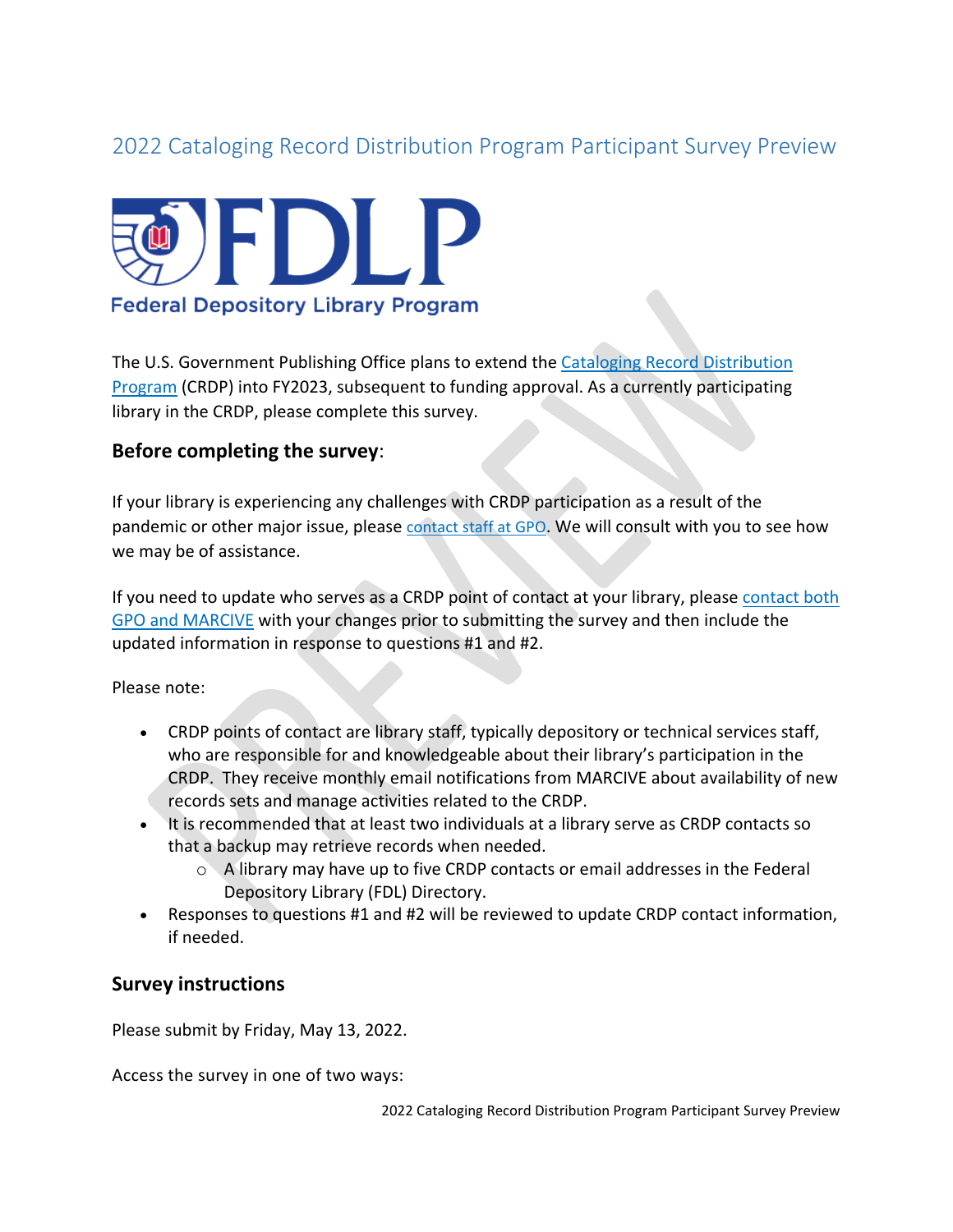- 1. Direct URL: https://qaz1.az1.qualtrics.com/jfe/form/SV\_2noapvJlFdG031s
- 2. At the [FDLP.gov CRDP web page,](https://www.fdlp.gov/catalogingandclassification/cataloging-record-distribution-program) click on the link to the survey at the top of the page.
- Completion of the survey is a [requirement of CRDP participation.](https://www.fdlp.gov/catalogingandclassification/cataloging-record-distribution-program#part_req)
- All questions require responses, except where noted.
- Send any survey related questions to Kathy Bayer and Lara Flint, Outreach Librarians, at:
	- o kbayer@gpo.gov
	- o lflint@gpo.gov

After you respond to question #17, click the "submit survey" button at the bottom of the page.

- If you still see the survey page after clicking on "Submit survey", look for highlighted fields on the page, complete required responses, and click on "submit survey" again.
- If you have filled in all required fields, you have completed the survey.
	- $\circ$  You will be taken to a page with a copy of your survey submission, where you may download a copy in PDF.
	- $\circ$  You will also receive a copy of your survey submission by email.

## **SURVEY**

Library information. Fill in:

- o Your depository library number/institution (from a drop-down)
- o Your first and last name
- o Your position title
- o Your email address (*a copy of the survey submission will be sent to this email address*)
- o Library director's first and last name
- o Library director's email address
- o Your library's integrated library system

#### **Questions**

- 1. List the first and last name and email address of the primary CRDP point of contact at your library. (Please see information above in "Before Completing the Survey".)
- 2. (optional). List the first and last names and email addresses of additional CRDP contacts, including those receiving monthly email notifications about CRDP records availability. **You**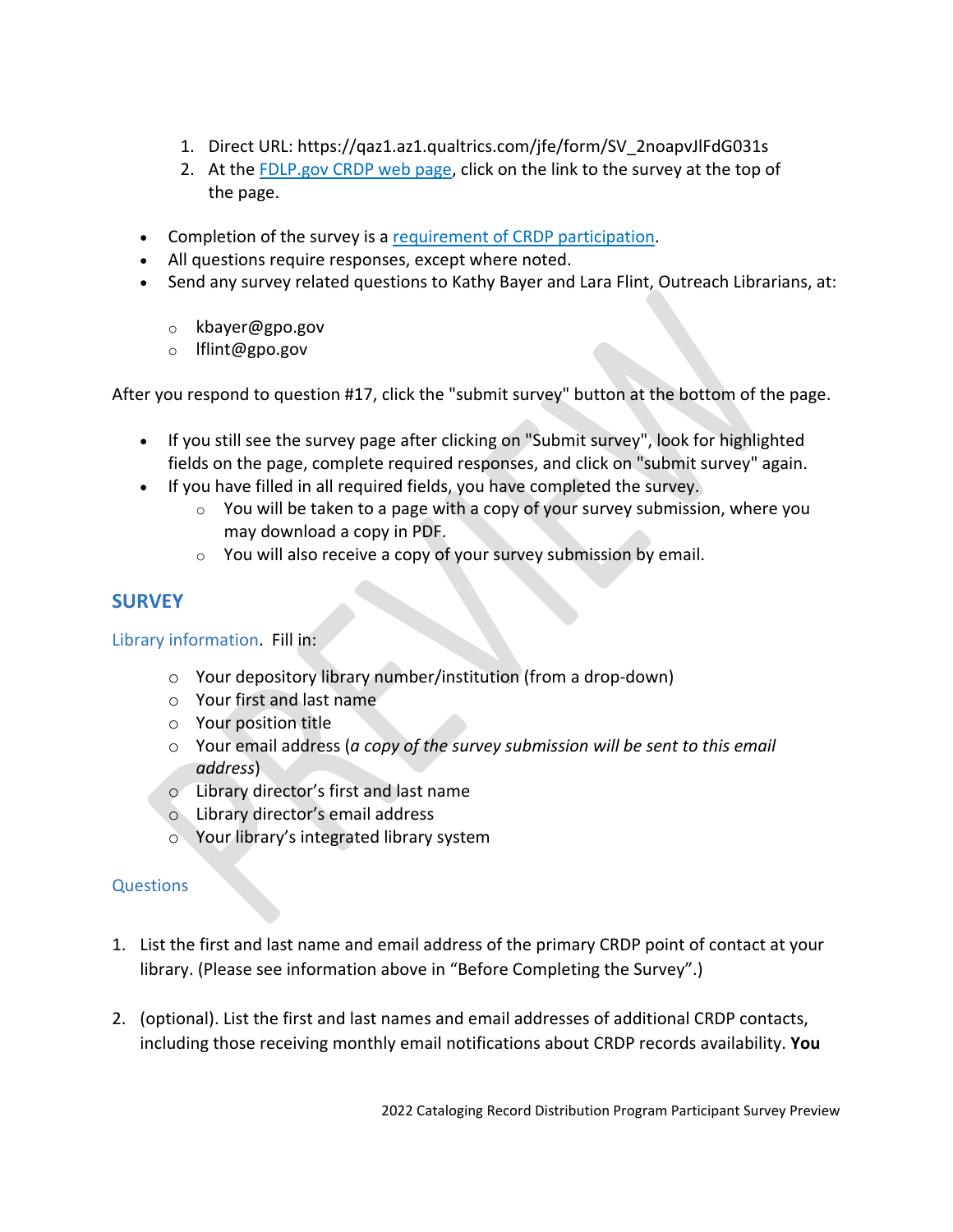**may list up to four additional contacts.** (Please see information in the "Before Completing the Survey".)

- 3. Does your library plan to continue participation in the CRDP through 2022 and into 2023?
	- Yes
	- □ No (please explain)

4. Is your library fulfilling the following:

- Maintain CRDP point(s) of contact with both GPO and MARCIVE, Inc.
- Retrieve catalog records each month.
- Load records into the ILS/OPAC on a timely basis.
	- $\circ$  Libraries with OCLC WMS and selected batch catalog record retrieval processes may set up their CRDP Profiles so they do not need to pick up or load records.
- Profile to receive records monthly, at least ten records each month, on average.
- Complete an annual GPO survey about the CRDP.
- Have an integrated library system which supports Resource Description and Access (RDA) bibliographic records.

For more information, see CRDP Participation Requirement.

- Yes
- $\Box$  No (please explain)

5. Is your library using an automated batch catalog record retrieval method through your library system or other software to capture the monthly CRDP records?

- Yes
- No
- 6. Is your library planning to migrate to a new integrated library system within the next 12 months?
	- **D** Yes
	- No

7. If you have contacted MARCIVE, Inc. representatives for assistance, have your needs been addressed?

- $\Box$  N/A
- Yes
- $\Box$  No (please provide a brief summary of the issue and how it was not resolved)

2022 Cataloging Record Distribution Program Participant Survey Preview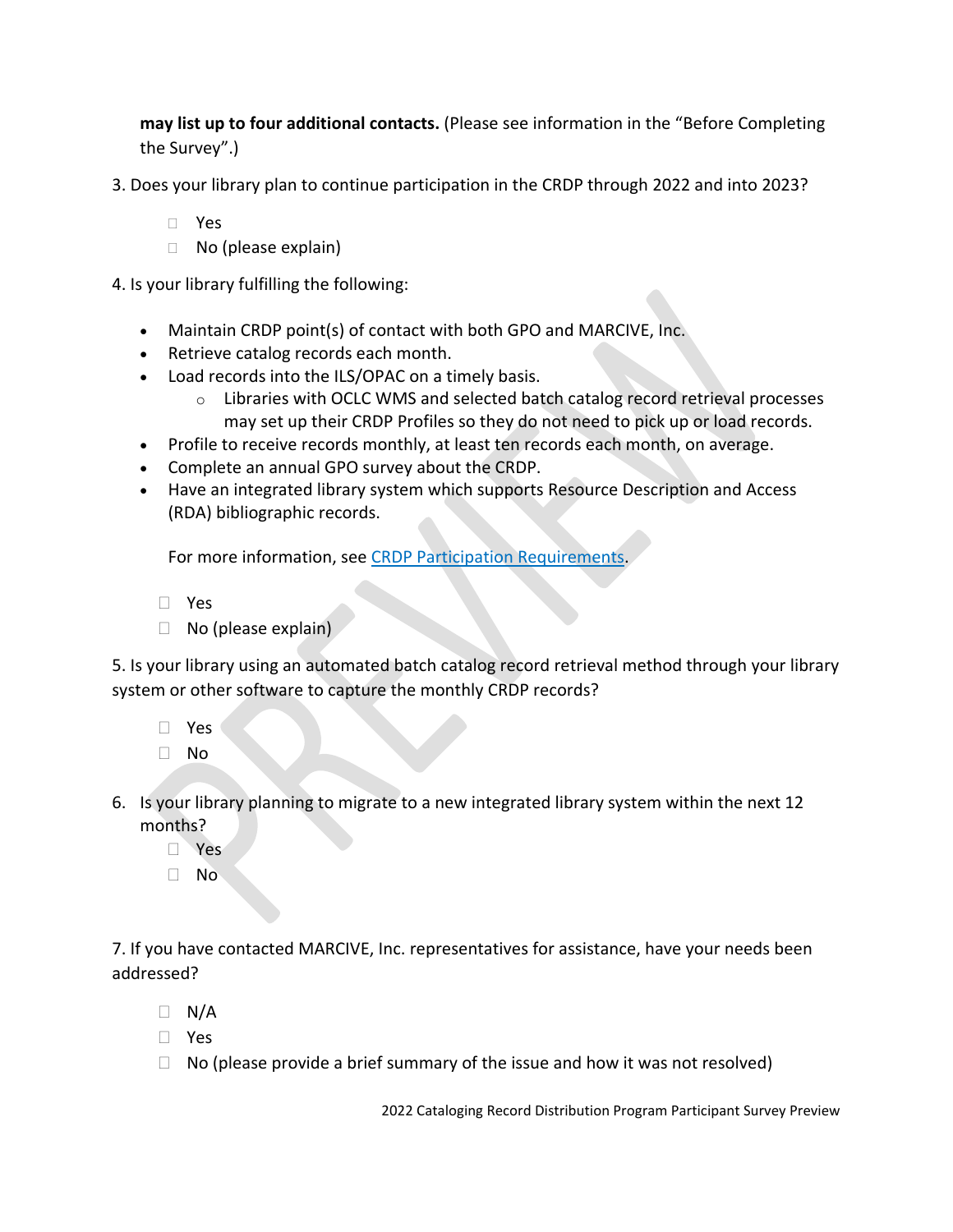8. If you have contacted GPO staff for assistance, have your needs been addressed?

- $\Box$  N/A
- Yes
- $\Box$  No (please provide a brief summary of the issue and how it was not resolved)

9. Are there enhancements to the CRDP that you would like to see included in the service?

- $\Box$  Yes (please provide your suggestions for enhancing the service)
- No

10. Have you faced technical challenges with any aspect of this program? Technical challenges involve, for example, systems issues with access and retrieval of monthly records sets or issues related to specific types of catalog records, such as collections from GPO cataloging projects.

- $\Box$  Yes (please briefly describe the issue)
- $\Box$  No

11. The standard output is bibliographic records that match your library's FDLP item number [selection profile.](https://selections.fdlp.gov/OA_HTML/gpolibItemLister.jsp) Have you made changes to or [amended your item selection profile](https://www.fdlp.gov/guidance/amending-your-library-s-selection-profile) in the last year in order to acquire the most relevant bibliographic records from GPO via the CRDP?

- $\Box$  Yes (please provide a brief description describing the changes)
- $\Box$  No, but I am interested in doing so and would like to consult with a GPO Outreach Librarian about the process.
- No

12. Do you catalog Federal depository resources in other ways in addition to the CRDP?

- Yes
- No (my library only catalogs Federal depository resources using CRDP records)

13. (optional). **If you answered "yes" to the previous question**, select any of the following choices below. My library:

- $\Box$  Occasionally copy catalogs as additional resources are identified
- $\Box$  Routinely or systematically copy catalogs tangible or physical receipts
- $\Box$  Routinely or systematically copy catalogs additional new resources (for example, we routinely search to identify publications that do not match our item number selections and copy catalog those titles)
- $\Box$  Is retrospectively cataloging older publications in the depository collection
- $\Box$  Attaches holdings to records in a consortial catalog
- $\Box$  Subscribes to other bibliographic records services which provide my library with catalog records
- □ Other